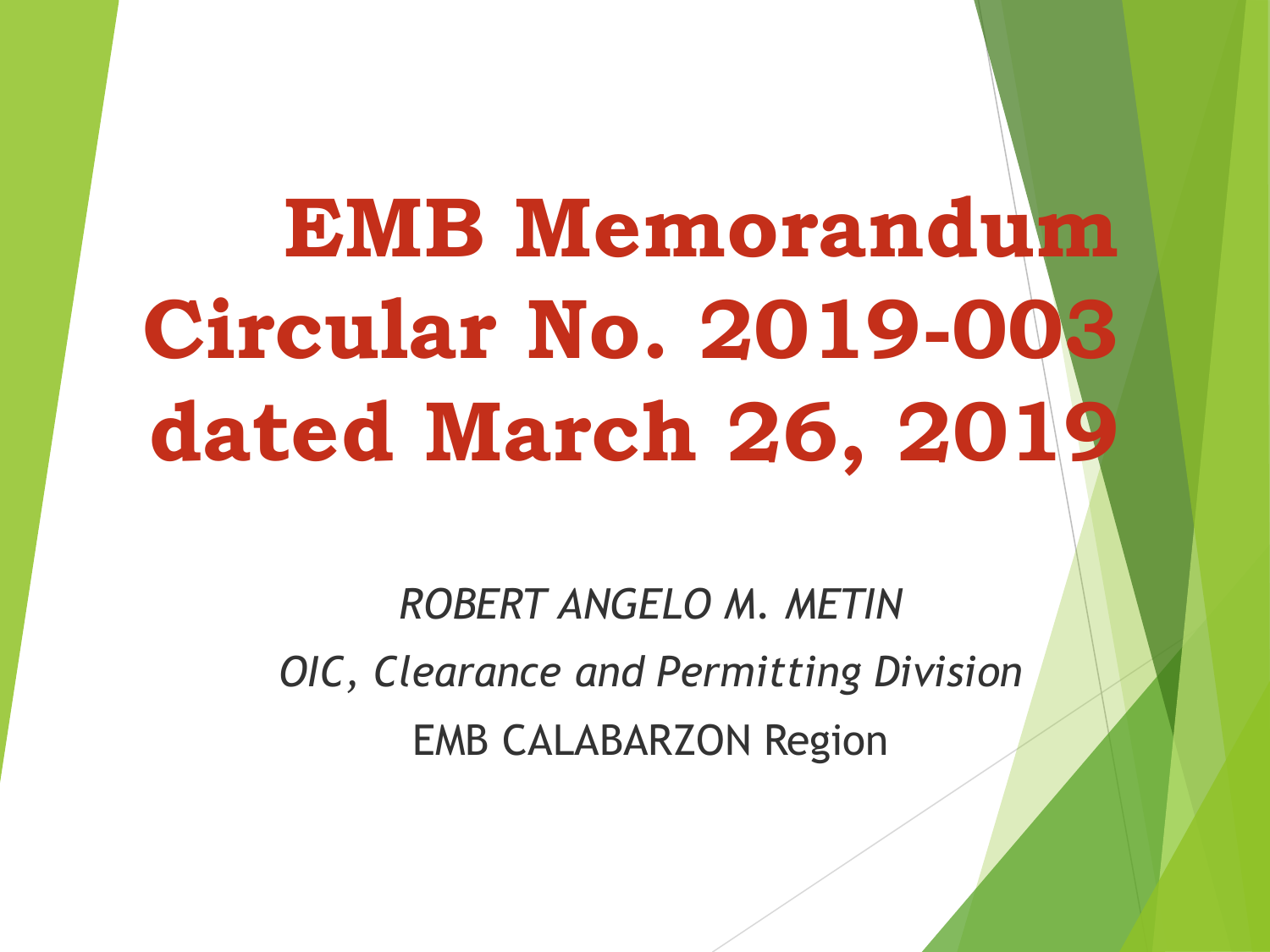**Philippine Environmental Impact Statement** was introduced in 1977 with the issuance of the Philippine Environmental Policy Law through Presidential Decree 1151. The law provides the rationale for the EIS System and led to the issuance of PD 1586 in 1978 that established the Philippine Environmental Impact Statement System (PEISS)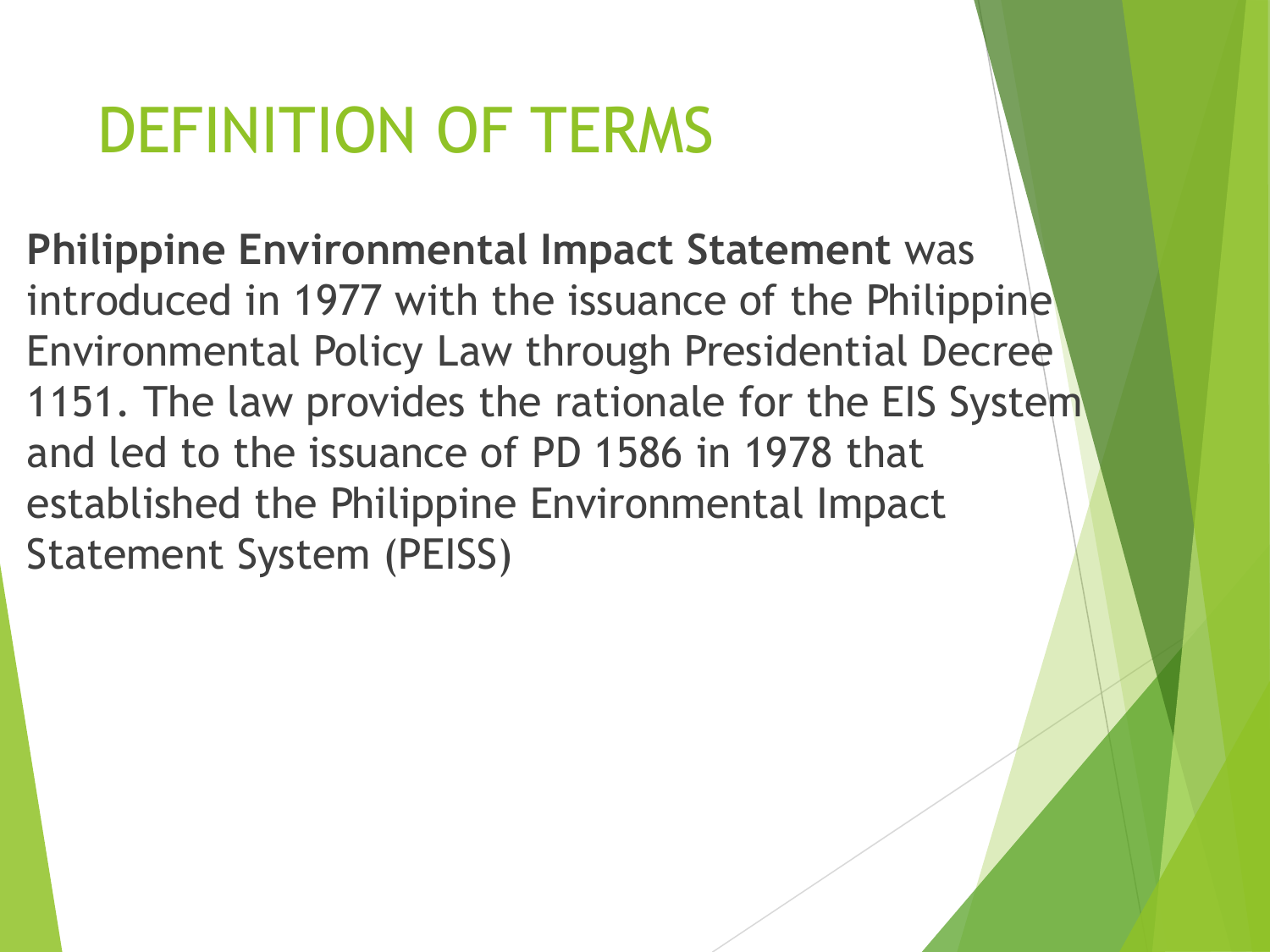Pursuant to Section 4 of PD 1586, no person, partnership or corporation shall undertake or operate any such declared environmentally critical project or area without first securing an Environmental Compliance Certificate (ECC).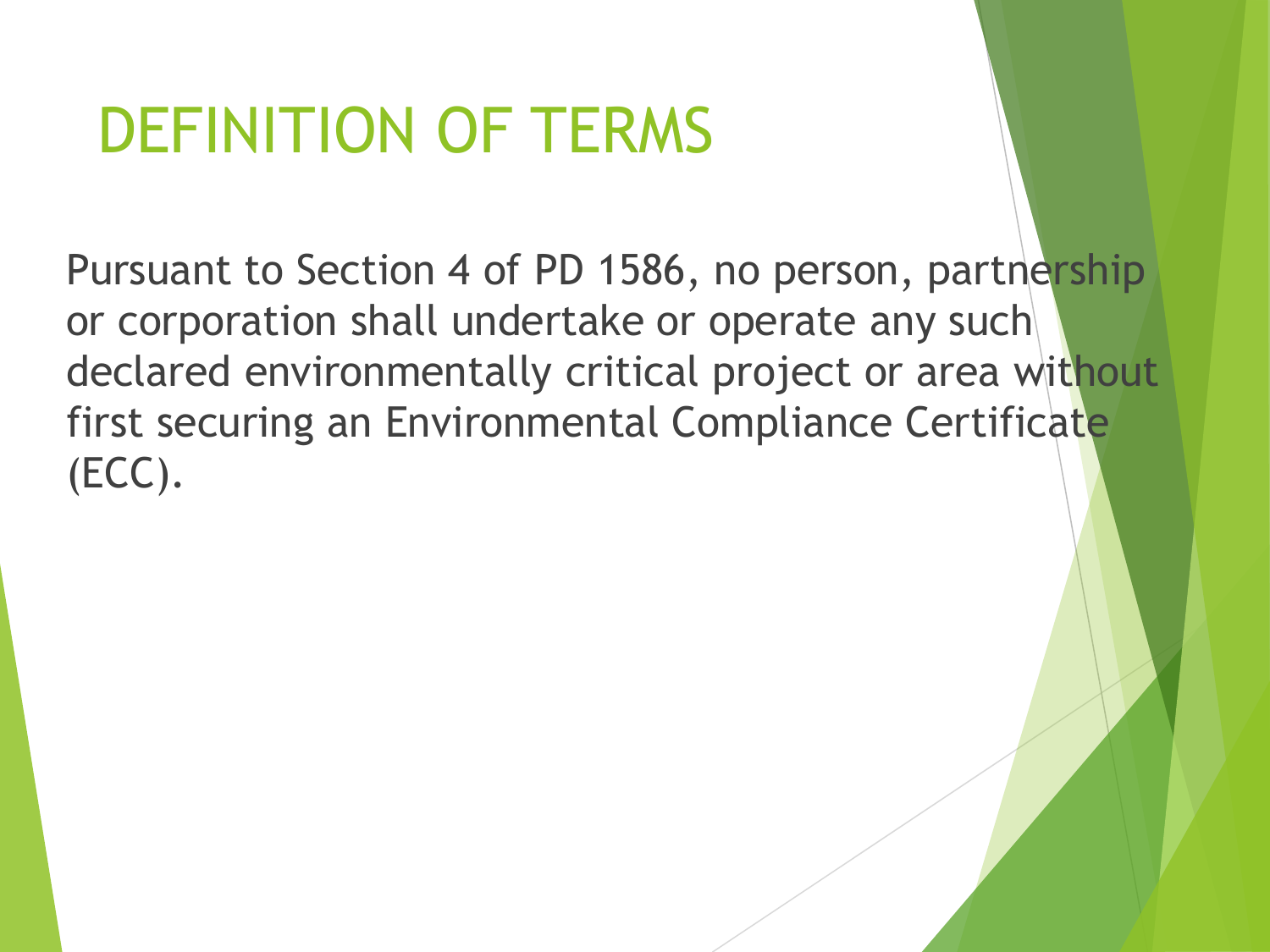#### ENVIRONMENTAL IMPACT ASSESSMENT

-process that involves evaluating and predicting the likely impacts of a project.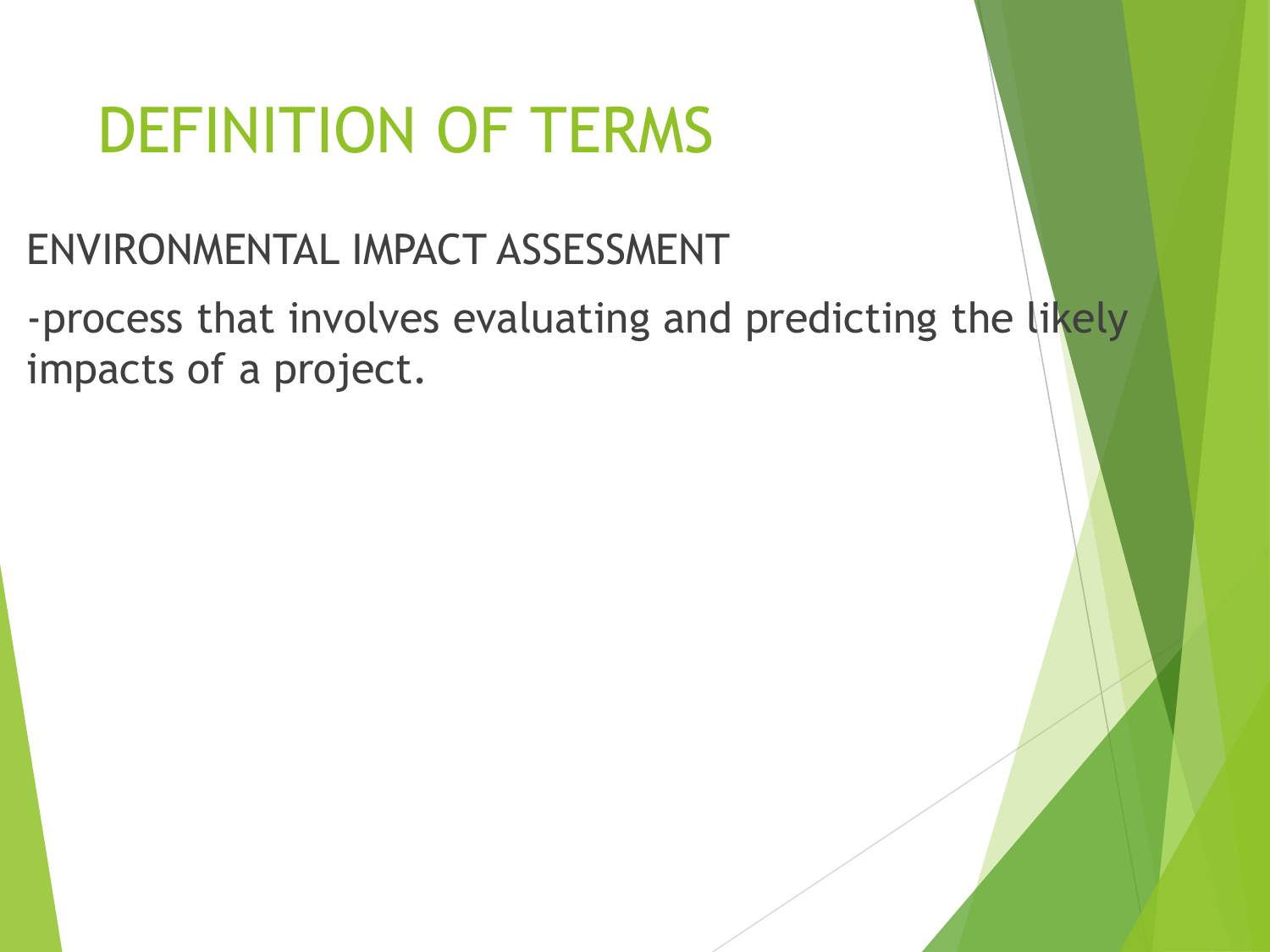#### ENVIRONMENTAL COMPLIANCE CERTIFICATE

-document issued by the DENR EMB after a positive review of an ECC Application, certifying that based on the representations of the proponent, the proposed project or undertaking has complied with all requirements of the EIS System and has committed to implement its approved Environmental Management Plan to address the Environmental Impacts.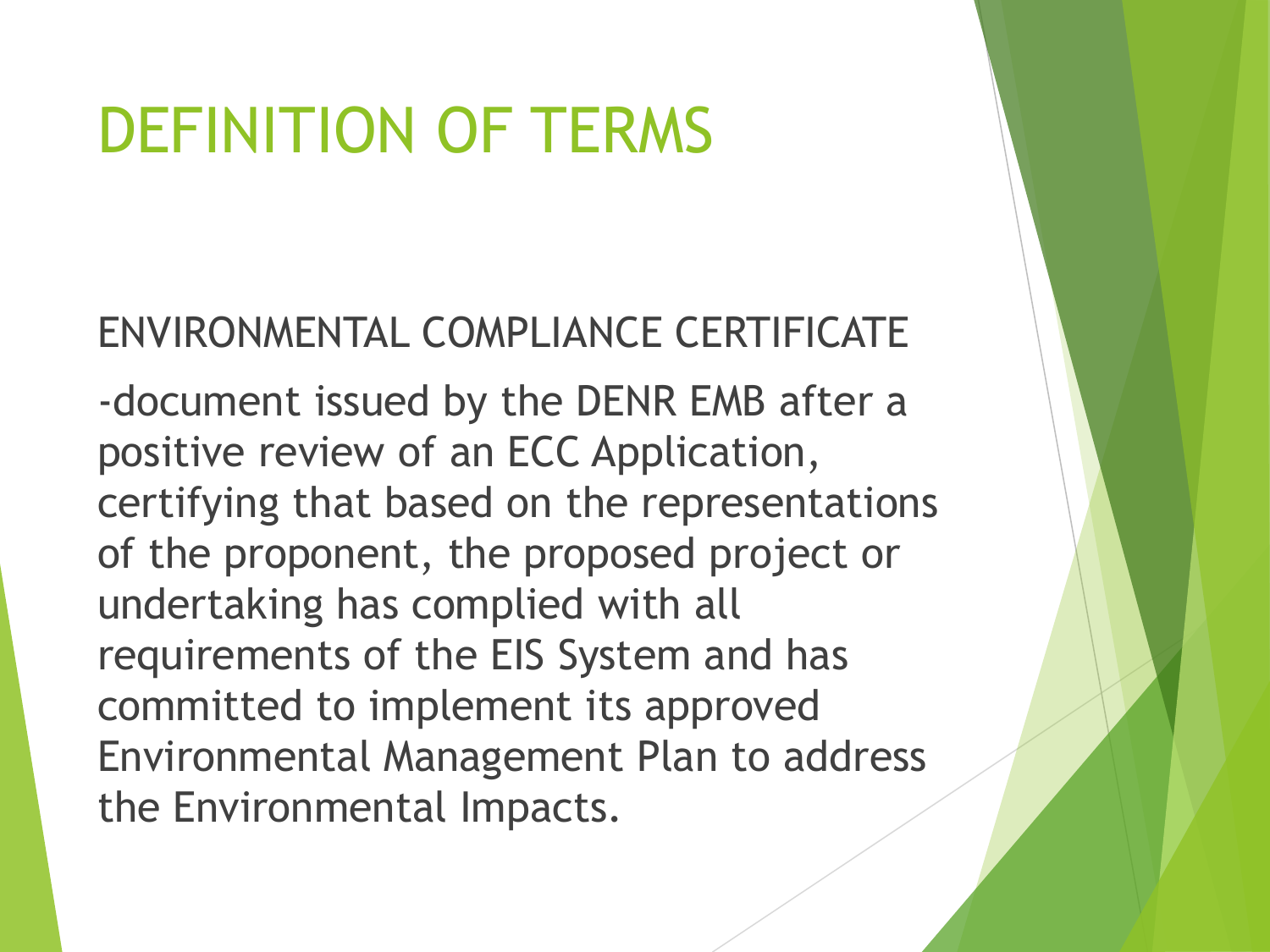#### CERTIFICATE OF NON COVERAGE

-a certification issued by the EMB certifying that, based on the submitted project description, the project is not covered by the EIS System and is not required to secure an ECC.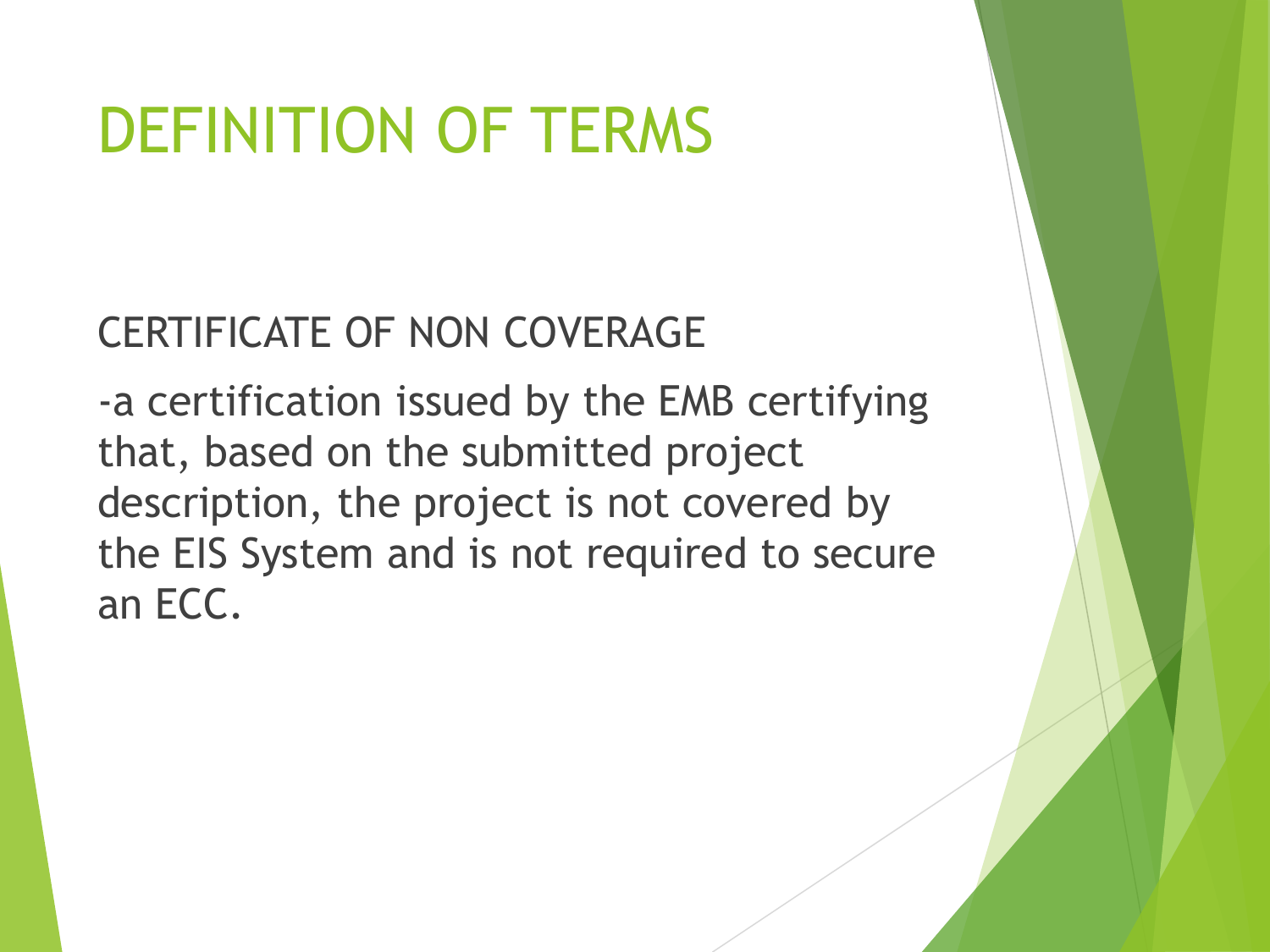CATEGORY B Projects

-projects or undertakings which are not classified as Environmentally Critical Project (ECP) under Category A but which are likewise deemed to significantly affect the quality of the environment by virtue of being located in Environmental Critical Area (ECA).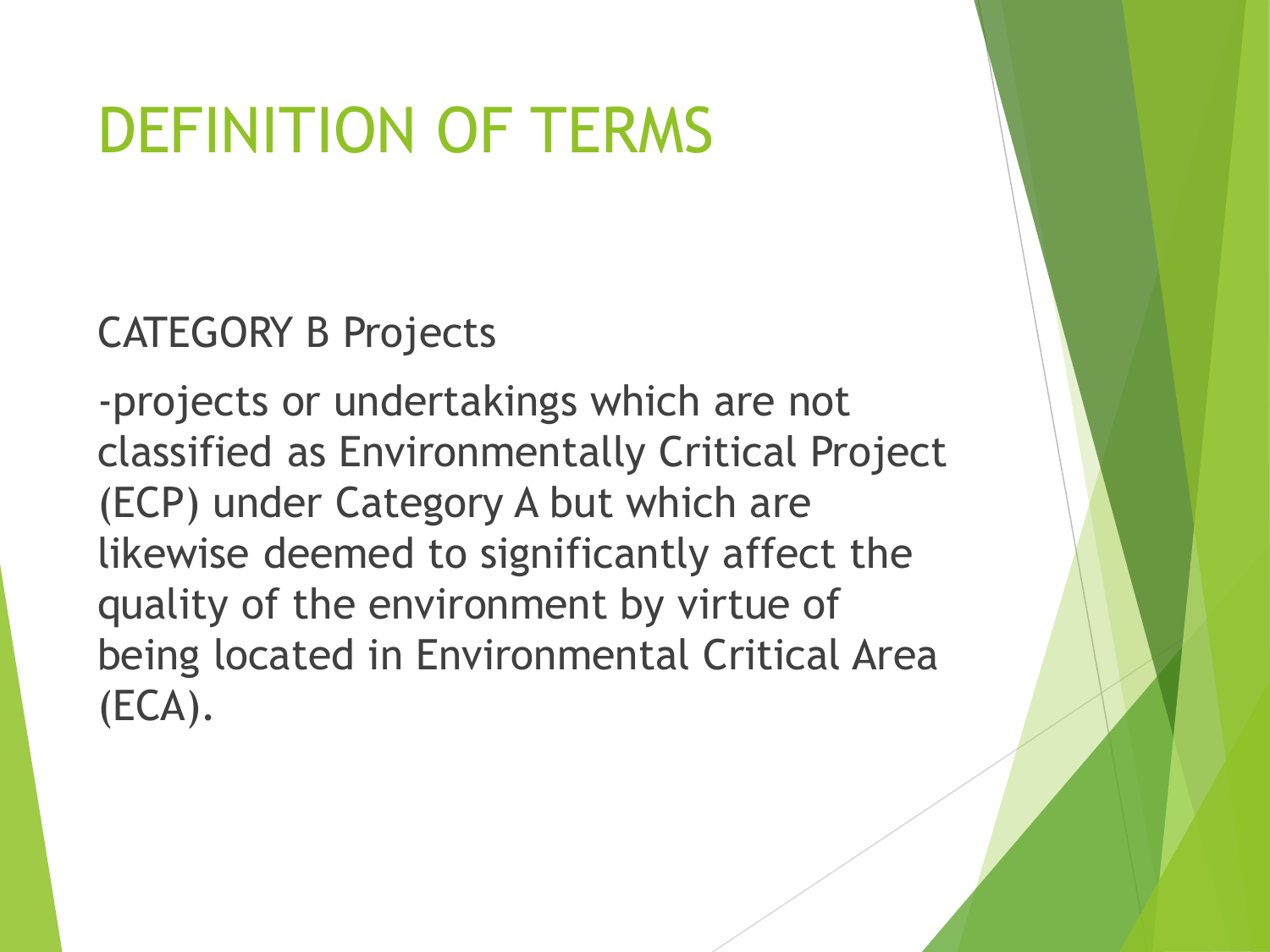- **EMB Central Office shall handle the review of all** applications falling under classification of Environmentally Critical Projects (ECP) or Category A, and projects with new technology that will require a Third Party Reviewer. The review of which shall be subjected to a Review Fund.
- **Project located in an Environmentally Critical Area (ECA)** and categorized as Category B projects, shall be reviewed by the EMB Regional Office without the assistance of Third Party reviewer, hence review fund shall no longer be imposed.
- All applications for Category B projects shall be process and approved, if complete, within seven (7) days from receipt online.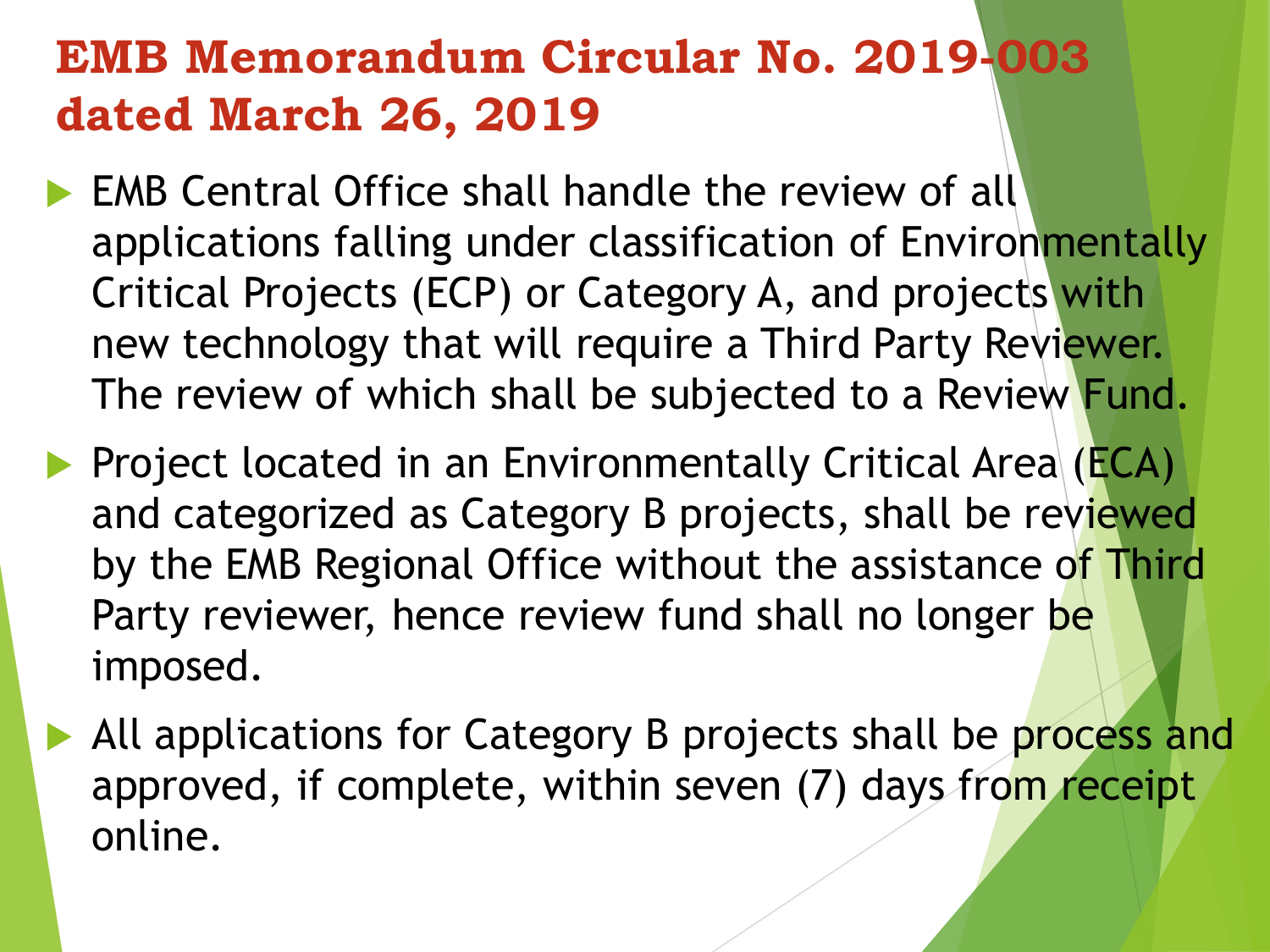- Advisory: In line with the implementation of MC 2019-003, please ensure that all applications are acted upon within the prescribed period indicated in the R.A. 11032 (Ease of Doing Business and Efficient Government Service Delivery Act of 2018):
- 1) Application must be screened and returned to applicant (for payment/submission of deficiencies) within 7 working days from the receipt of the documents.
- ▶ 2) Application must be processed and decided within 7 working days from the receipt of a valid proof of payment. Applications beyond prescribed period will be tagged in relation with Rule XIII of the R.A. 11032.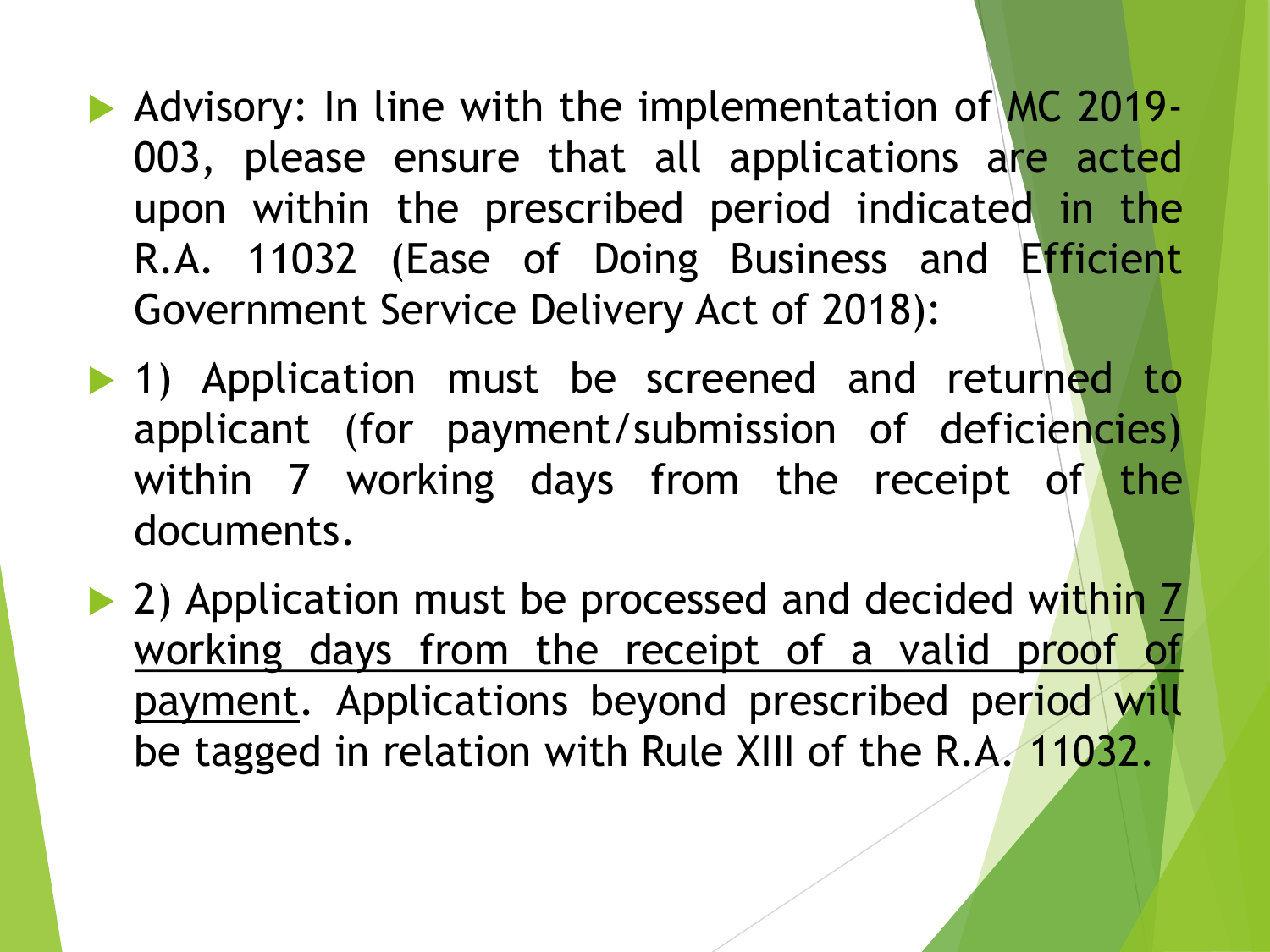- ▶ Updated Guidelines in the Processing and Issuance of **ECC for Category B Projects thru the EMB Online System**
- **ECC Online Application Procedures:**
- ▶ 1. Visit EMB-EIA Website and register to have an **ECC Online account by filling out forms providing proponent's information;**
- **▶ 2. Encode the project information in the ECC Online System to verify if the proposed project will qualify in the online process;**
- **▶ 3. Once qualified, the system will prompt the proponent to fill out the IEE Checklist form including the following, in electronic/PDF files, to wit:**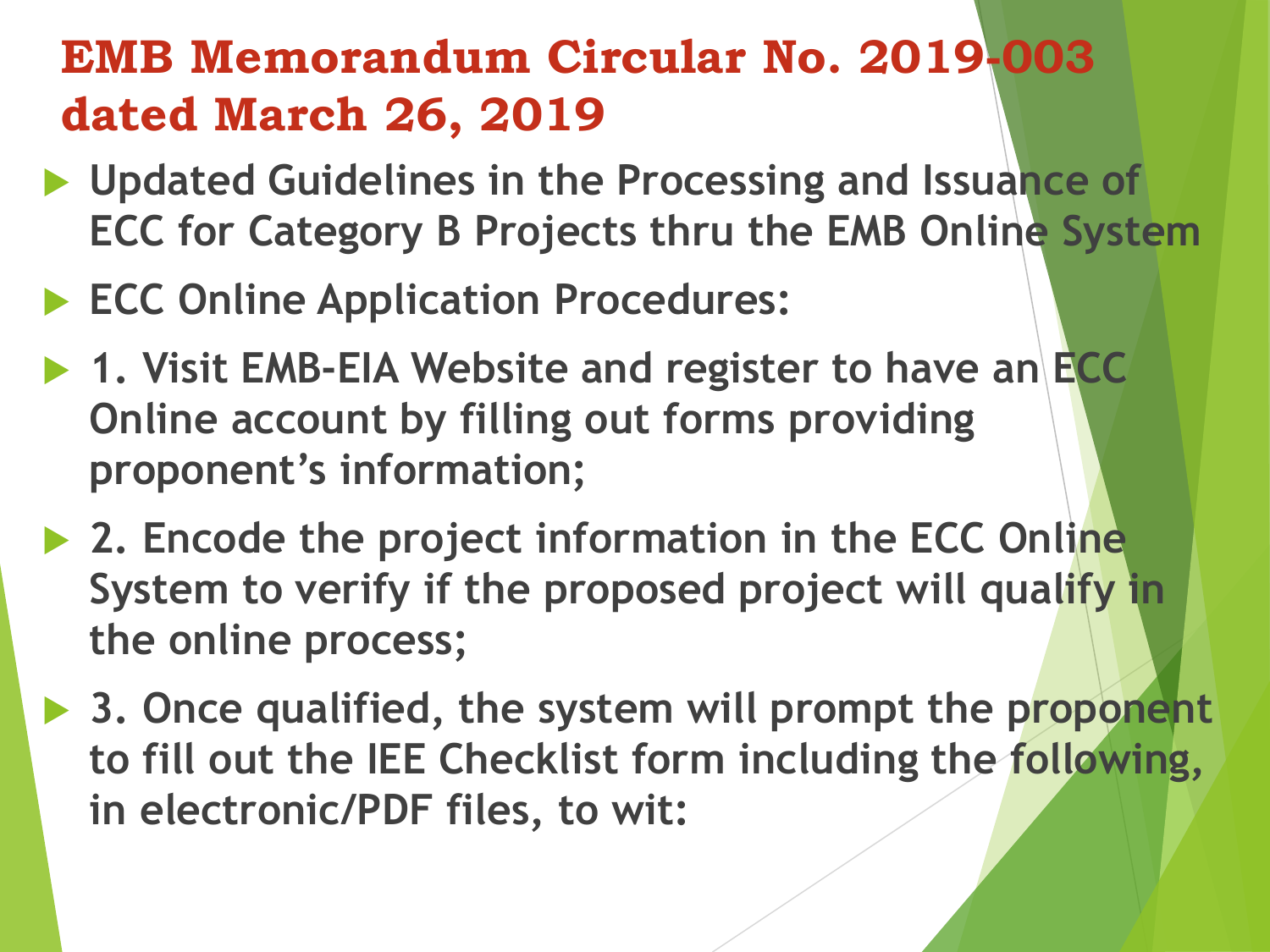- ▶ Site Development Plan/Vicinity Map/Sketch Map signed by registered professional
- **-** Project plant lay-out signed by registered professional
	- Geo-tagged photographs of proposed project site
- $\blacktriangleright$  Proof of authority over the project site (e.g. Land title, Lease Contract, Deed of Sale, whichever is applicable)
- **Certificate of Viability or Zoning Certification/Clearance** issued by the concerned LGU
- ▶ 4. After filling out completely the required fields, an Order of Payment will be generated by the system for printing together with instruction to proceed with the payment at any Land Bank branch nationwide;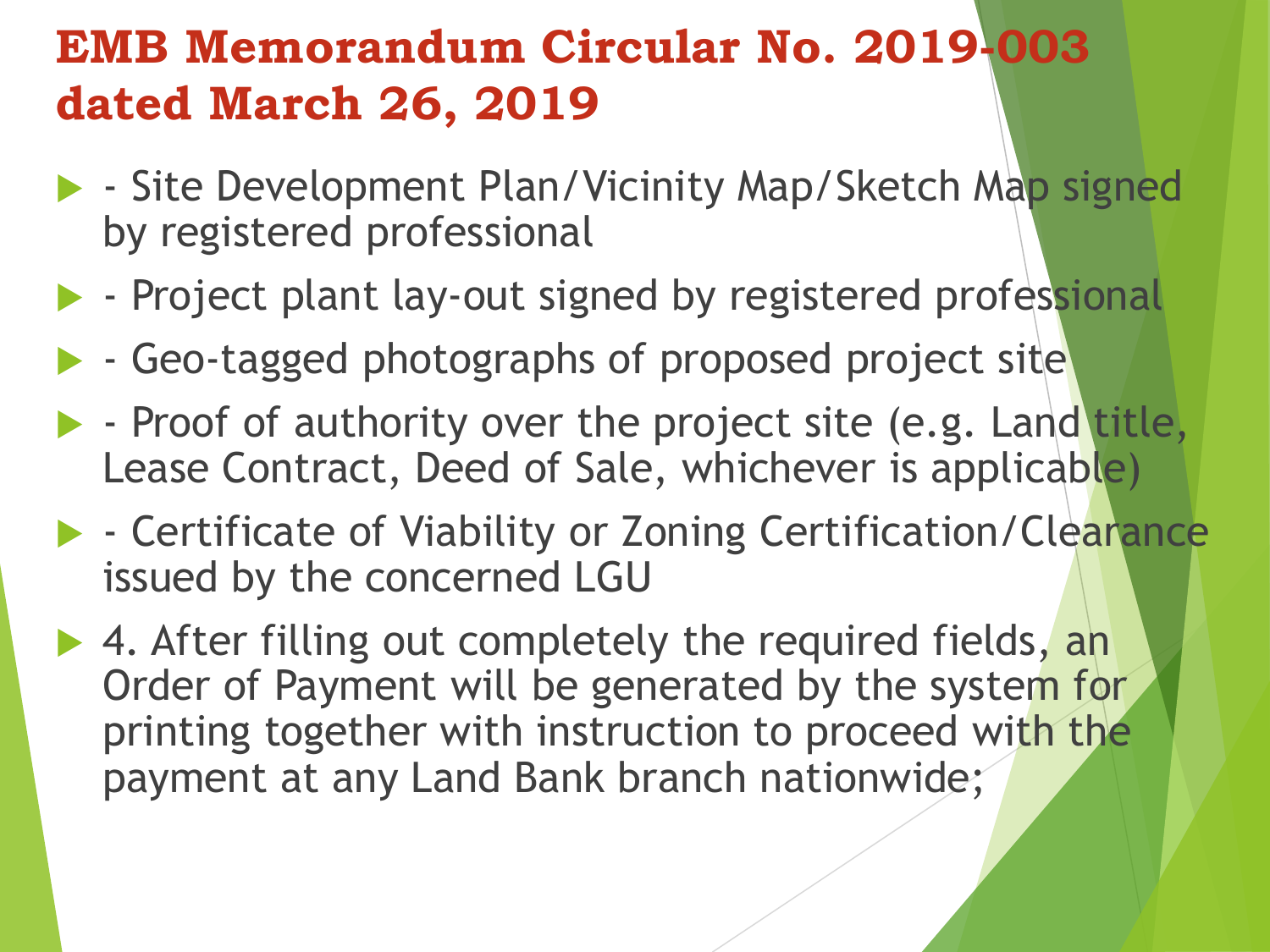- ▶ 5. After payment of fees, submit Online the scanned copy of the deposit transaction slip. The evaluation process and the counting of the mandatory seven (7) days processing period starts.
- ▶ 6. Final evaluation will be conducted by the concerned Regional Office case handler/EIA staff;
- ▶ 7. EMB Regional Office may approve or deny the ECC application, and issuance thereof can be printed online and/or through proponent's ECC online account.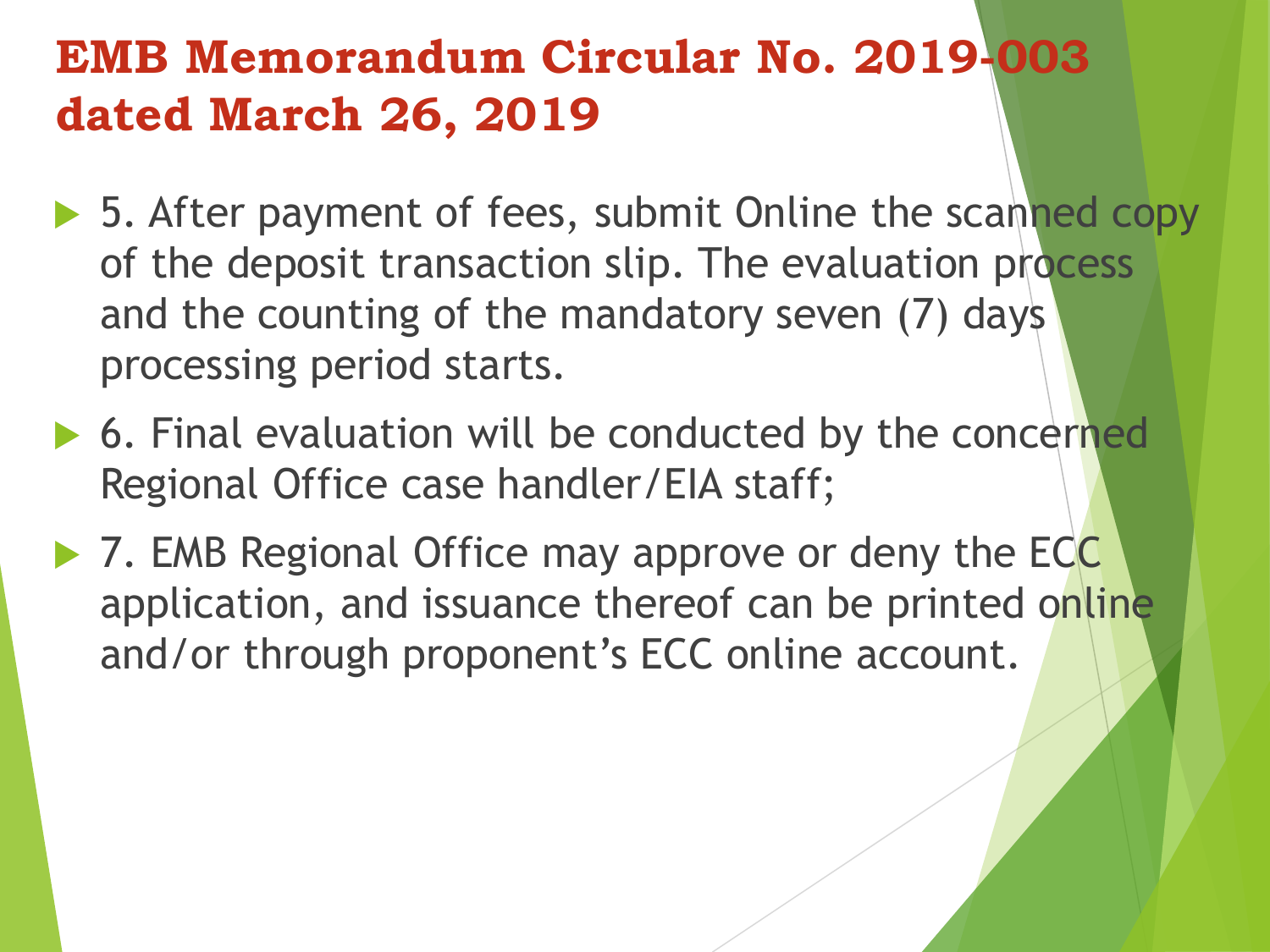#### The EMB CALABARZON REGION DIRECTORY

**Address: 6th Floor DENR-by-the-Bay Building, 1515 Roxas Blvd., Ermita, City of Manila**

**Telephone Numbers : (02) 536-9784 - Tel/Fax**

**(02) 522-8177 - CPD**

- **(02) 252-2521 - EMED**
- **(02) 252-2478 - Legal**
- **(02) 536-3095 - Releasing**
- **(02) 252-2429 - Records**
- **(02) 450-8088 - Planning**
- **(02) 296-9284 - AQMS/CHWMS**
	- **(02) 522-4534 - Solid Waste**
	- **(02) 404-1610 - Admin (Tel/Fax)**
- **(02) 536-2808 - Office of the Regional**

**Director**

**Website : www.emb.gov.ph**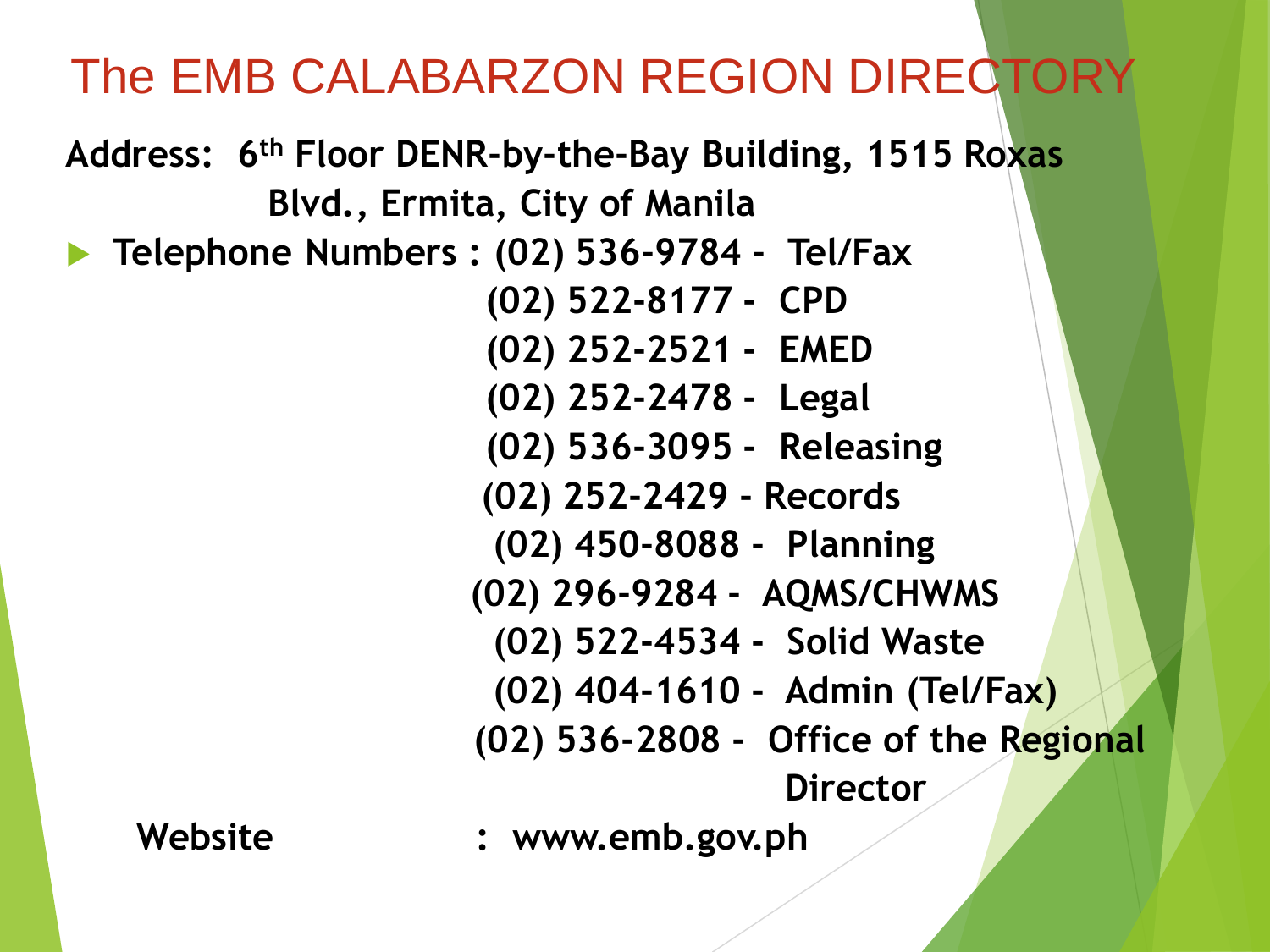# "Work smartek, not just harderN